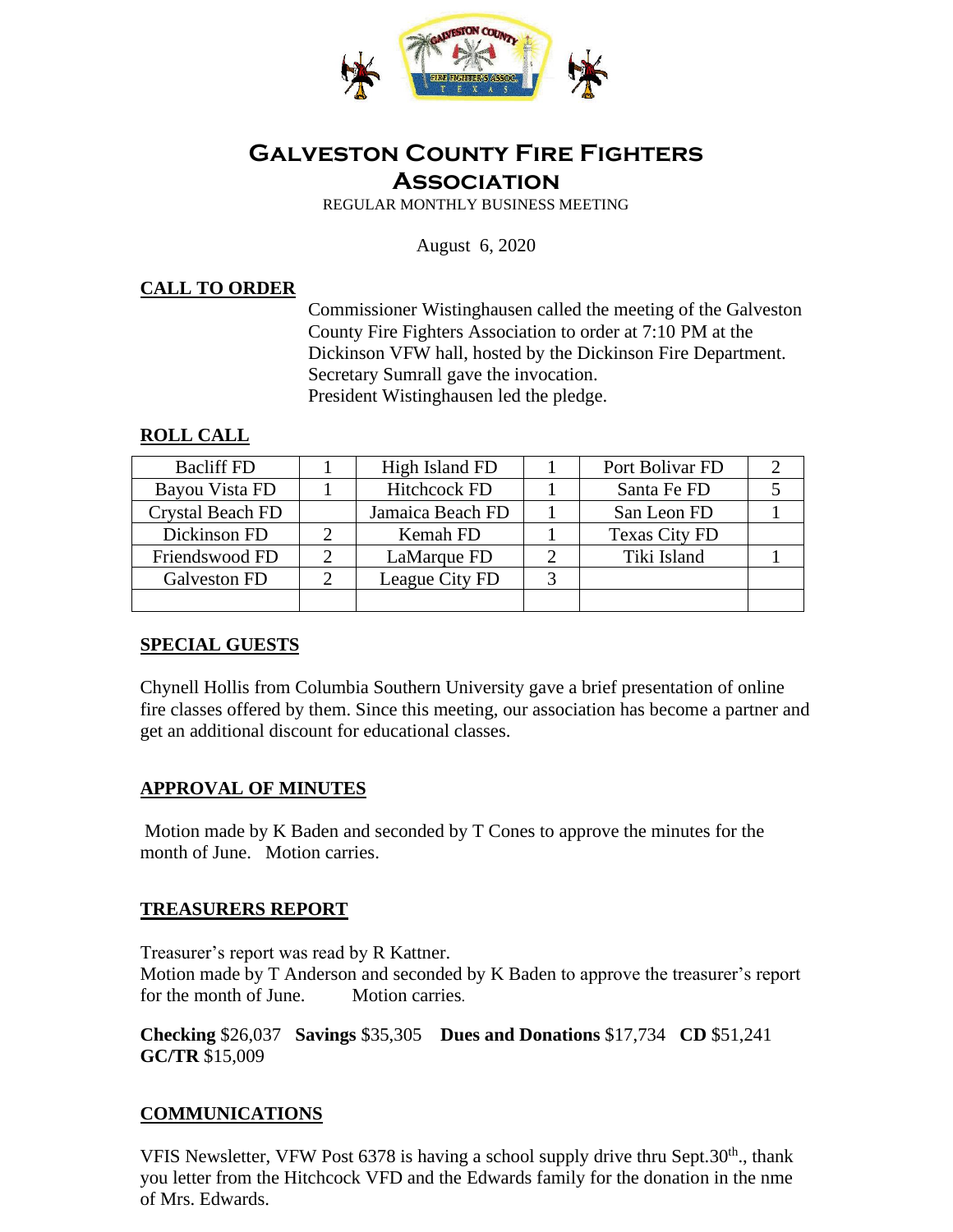# **COMMITTEE REPORTS**

**Training-** Greg Obert gave a rundown on the training at COM, and poke about upcoming classes offered by them.

There is a large attendance for the fire classes this summer. There is 60-70 students. There is 35-40 from Galveston County. All lectures will be online using Microsoft Teams .Skills days will only be on the weekends. They are limiting classes to 12 students per class.

#### **Accountability**

### **EMS**

**Website** Send stuff to the webmaster for publication on the site.

**Resource Book** Allison asked for information for the year 2019 report.

#### **Dispatching**

**Constitution and By-laws** 

**Mapping** 

**Audit** 

#### **Contract**

GCOEM Gave a brief rundown on the hurricane season and on the COVID-19 cases in Galveston County.

For evacuation, there will only be 15 people allowed per bus. The base camp will be at the Santa Fe High School.

First Responders needing COVID-19 testing can contact the county for a test at UTMB. First Responders are getting priority testing.

All FEMA Fire Grants are closed as of now. They have some money for training classes thru a CCTA grant. If Departments would like any specialized training, just let them know.

# **COLLECTION OF DUES**

N/A

## **UNFINISHED BUSINESS**

The Emergency Reporting seems to be going well. The checks are being processed for those getting the reimbursement. T Anderson mentioned that we should ask for an increase from the County to cover the cost of the new reporting system.